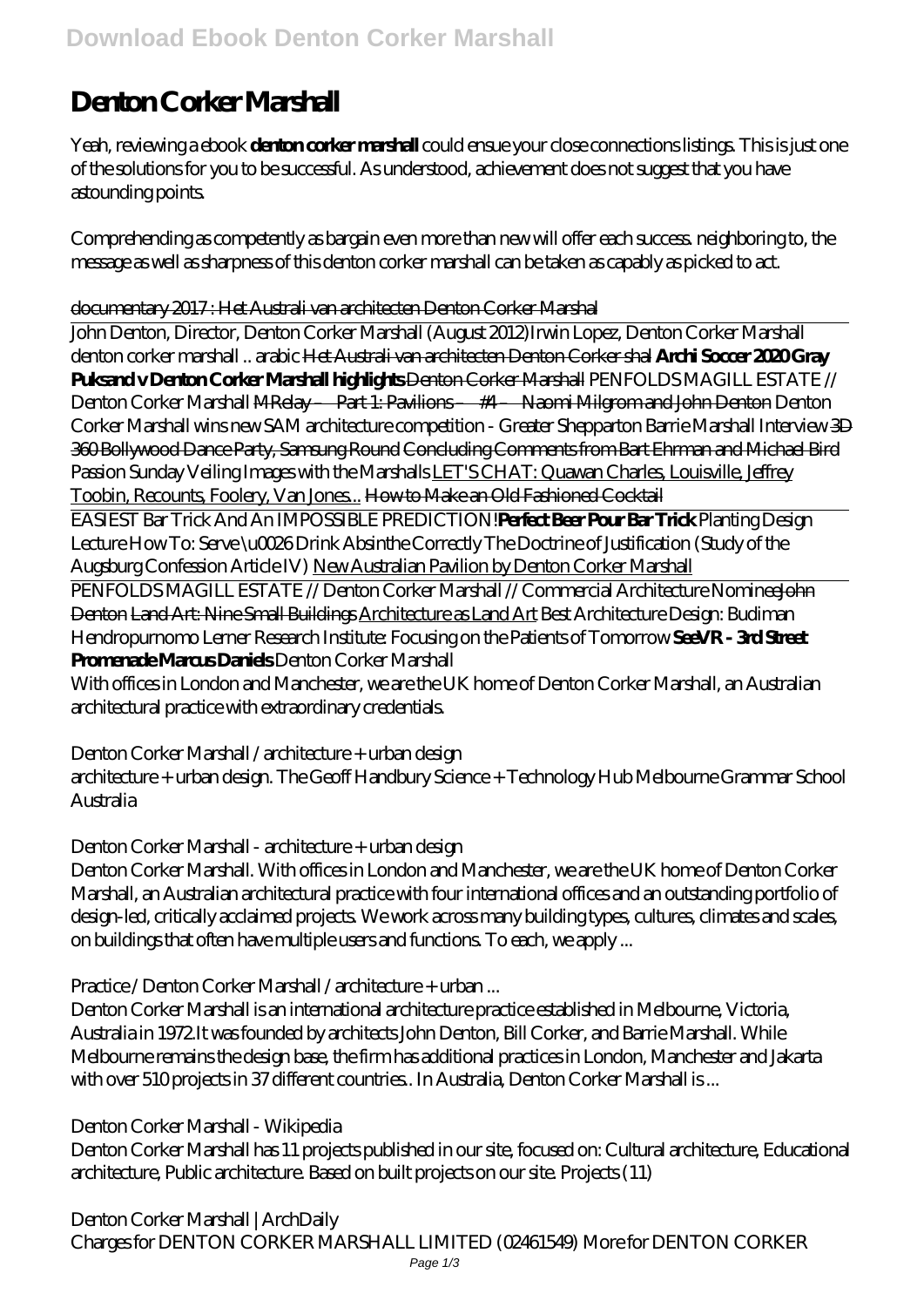MARSHALL LIMITED (02461549) Registered office address 3.04 The Frames 1 Phipp Street, London, England, EC2A 4PS . Company status Active Company type Private limited Company Incorporated on 19 January 1990...

DENTON CORKER MARSHALL LIMITED - Overview (free company ...

Founded in 1972, Denton Corker Marshall produces innovative and memorable architecture and urban design. An interest in experimenting with form, materiality and the way architecture is made contributes to the distinctive architectural language for which the practice is critically acclaimed. Operating worldwide from offices in Melbourne, Sydney, London, Manchester and Jakarta, the practice is a ...

Contact - Denton Corker Marshall - architecture + urban design

denton corker marshall what you taking into account to read! BookBub is another website that will keep you updated on free Kindle books that are currently available. Click on any book title and you'll get a synopsis and photo of the book cover as well as the date when the book will stop being free. Links to where you can download the book for free are included to make it easy to get your next ...

Denton Corker Marshall - btgresearch.org

Denton Corker Marshall have completed six houses over the last 20 years, a sideline to their larger building work but seen as an important part of their exploration of ideas about architecture ...

View Hill House by Denton Corker Marshall - Dezeen

Altres projectes per Denton Corker Marshall. Australian Pavilion Venice Venice, Italy . Stonehenge Exhibition + Visitor Centre Stonehenge, Great Britain . Australian Embassy Jakarta Jakarta, Indonesia ...

Faculty of Engineering + Information Technology Denton ...

(Image: Vita/Denton Corker Marshall) The other, slightly taller with 36 storeys, will house 188 apartments and 186 studios but three whole floors will be set aside for co-working space for those ...

The skyscrapers and thousands of new homes that will ...

Denton Corker Marshall acted as architect for the ' white box' and the executive work on the detailed design, taking the project through to completion. The design incorporates natural raspberry-coloured Clayworks plaster, graduated through three different textures creating a progression of colour and texture. The natural clay and the cementitious floor bring warmth to the space, which ...

Snøhetta's Aesop store features a dusky rose plaster interior

Denton Corker Marshall' s Bridge of Remembrance has seamlessly reconnected two of Hobart' smost significant public spaces: the Cenotaph and the Soldiers Memorial Avenue. An elegant, twisting plane spans a broad highway at a key threshold to the city, providing a distinctive entry portal. While a dramatic gesture from various vantage points, the design is also nuanced, respecting the ...

Bridge of Remembrance, Hobart, Tasmania - e-architect

Denton Corker Marshall is an Australian architecture and urban design studio founded by John Denton, Bill corker and Barrie Marshall in 1972. The firm has offices in Melbourne, Sydney, London, Manchester and Jakarta. The company employs over 150 design staff with backgrounds in architecture, BIM, landscape design and communications. The firm specialises in the design of civic, commercial ...

Denton Corker Marshall | Profile and job vacancies on ...

Denton Corker Marshall. Denton Corker Marshall completes "expressive yet dignified" Australian Embassy in Jakarta. Denton Corker Marshall has built the new Australian Embassy in Jakarta, adding an ...